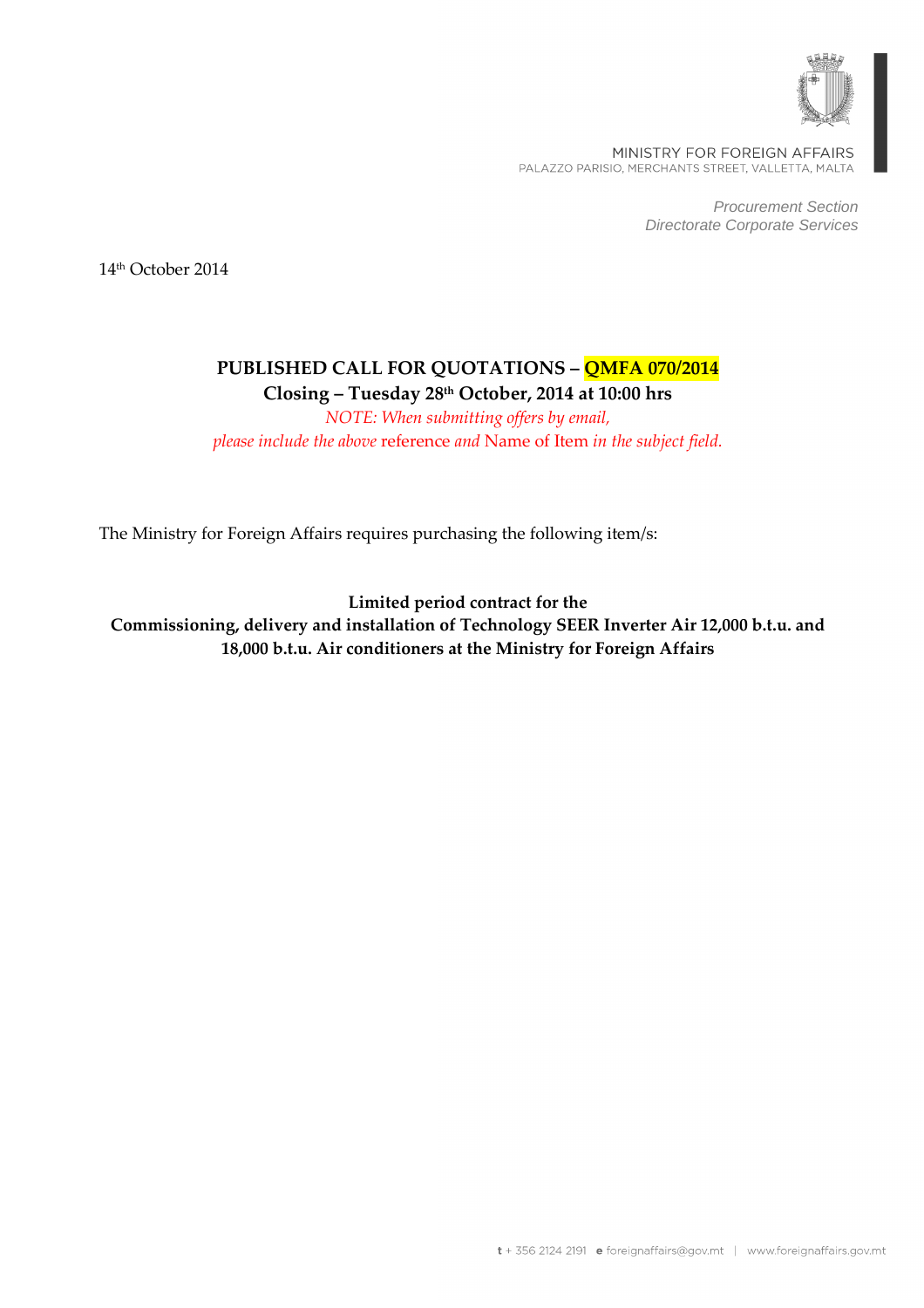## **Section A: Technical Specifications**

**High Wall Mounted SEER Inverter Type Indoor Unit 12,000 b.t.u. and 18,000 b.t.u. inclusive of outdoor units,** complete with wireless remote control, low noise operation, energy star thermostat, as required for a complete installation

**Inclusive** of up to 5m twin lagged refrigerant copper pipes, 5m PVC condensate drain pipe and 3m main cable per unit.

**Commissioning** of the entire Inverter Air-Conditioning System to replace the current A/C.

Provision of **full documentation and technical literature** covering all airconditioning equipment and control systems.

**Service Calls** with guarantee period of not less than 24 months, covering the entire installation.

Provision of **carting away** of decommissioned air-conditioning system *(if required)*.

**In the event of the award, a site visit is mandatory without any commitment on behalf of the government in the presence of MFA personnel.** The site visit is being requested in order to discuss the commissioning, delivery and installation conditions for each job request.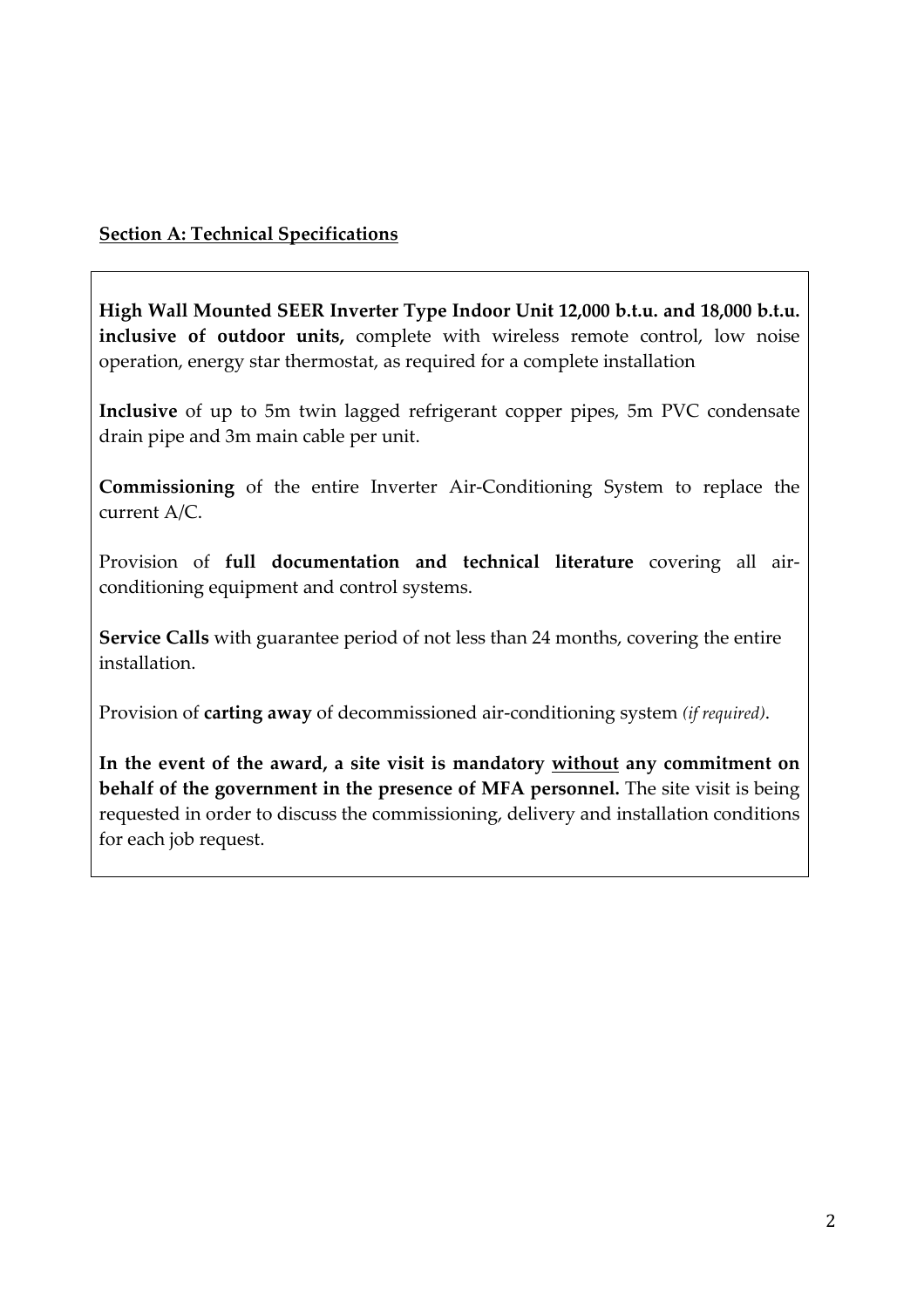### **Section B: Schedule of Prices**

Lot A: 12,000 b.t.u.

| Item                                                                                               | Description                                                                                                                                                                                                                                                                                                | Qty                     | Unit | <b>Unit Price in</b><br>$\epsilon$ including<br>VAT and<br><b>Delivery</b><br><b>Charges</b> | <b>Total Price</b><br>in $\epsilon$<br>including<br>VAT and<br><b>Delivery</b><br><b>Charges</b> |
|----------------------------------------------------------------------------------------------------|------------------------------------------------------------------------------------------------------------------------------------------------------------------------------------------------------------------------------------------------------------------------------------------------------------|-------------------------|------|----------------------------------------------------------------------------------------------|--------------------------------------------------------------------------------------------------|
| A1                                                                                                 | <b>Commissioning of the entire SEER</b><br><b>Inverter Air-Conditioning System</b><br>12,000 b.t.u.                                                                                                                                                                                                        | $\overline{\mathbf{1}}$ |      |                                                                                              |                                                                                                  |
|                                                                                                    | High Wall Mounted Type Indoor<br>Units complete with wireless remote<br>control, low noise operation, energy<br>star thermostat, as required for a<br>complete installation inclusive of up<br>to 5m twin lagged refrigerant copper<br>pipes, 5m PVC condensate drain pipe<br>and 3 m main cable per unit. |                         |      |                                                                                              |                                                                                                  |
|                                                                                                    | <b>Outdoor Unit</b><br>Provision of full documentation and<br>technical literature                                                                                                                                                                                                                         |                         |      |                                                                                              |                                                                                                  |
| A2                                                                                                 | Service Calls with guarantee period,<br>covering the entire installation                                                                                                                                                                                                                                   | $\overline{\mathbf{1}}$ |      |                                                                                              |                                                                                                  |
| A <sub>3</sub>                                                                                     | Additional twin lagged refrigerant<br>copper pipes per metre (if required)                                                                                                                                                                                                                                 | $\overline{\mathbf{1}}$ |      |                                                                                              |                                                                                                  |
| A4                                                                                                 | Provision<br>of<br>carting<br>of<br>away<br>decommissioned<br>air-conditioning<br>(if required)<br>system.                                                                                                                                                                                                 | $\overline{\mathbf{1}}$ |      |                                                                                              |                                                                                                  |
| Grand Total Price in $\epsilon$ including VAT, commissioning, delivery and<br>installation Charges |                                                                                                                                                                                                                                                                                                            |                         |      |                                                                                              |                                                                                                  |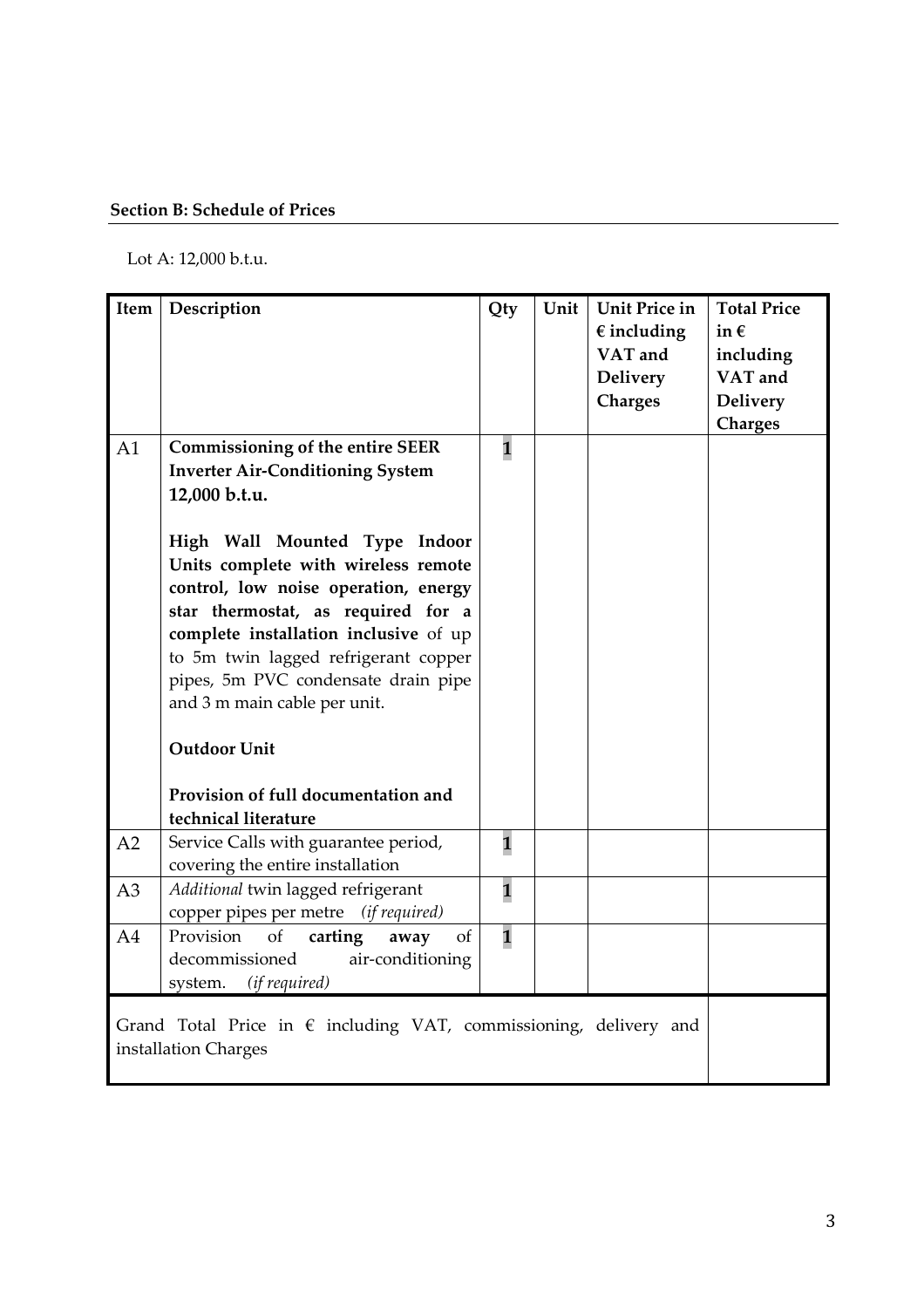Lot B: 18,000 b.t.u.

| Item                                                                       | Description                             | Qty                     | Unit | Unit Price in        | <b>Total Price</b> |  |
|----------------------------------------------------------------------------|-----------------------------------------|-------------------------|------|----------------------|--------------------|--|
|                                                                            |                                         |                         |      | $\epsilon$ including | in $\epsilon$      |  |
|                                                                            |                                         |                         |      | VAT and              | including          |  |
|                                                                            |                                         |                         |      | <b>Delivery</b>      | VAT and            |  |
|                                                                            |                                         |                         |      | <b>Charges</b>       | <b>Delivery</b>    |  |
|                                                                            |                                         |                         |      |                      | <b>Charges</b>     |  |
| <b>B1</b>                                                                  | <b>Commissioning of the entire SEER</b> | $\mathbf{1}$            |      |                      |                    |  |
|                                                                            | <b>Inverter Air-Conditioning System</b> |                         |      |                      |                    |  |
|                                                                            | 18,000 b.t.u.                           |                         |      |                      |                    |  |
|                                                                            |                                         |                         |      |                      |                    |  |
|                                                                            | High Wall Mounted Type Indoor           |                         |      |                      |                    |  |
|                                                                            |                                         |                         |      |                      |                    |  |
|                                                                            | Units complete with wireless remote     |                         |      |                      |                    |  |
|                                                                            | control, low noise operation, energy    |                         |      |                      |                    |  |
|                                                                            | star thermostat, as required for a      |                         |      |                      |                    |  |
|                                                                            | complete installation inclusive of up   |                         |      |                      |                    |  |
|                                                                            | to 5m twin lagged refrigerant copper    |                         |      |                      |                    |  |
|                                                                            | pipes, 5m PVC condensate drain pipe     |                         |      |                      |                    |  |
|                                                                            | and 3 m main cable per unit.            |                         |      |                      |                    |  |
|                                                                            |                                         |                         |      |                      |                    |  |
|                                                                            | <b>Outdoor Unit</b>                     |                         |      |                      |                    |  |
|                                                                            |                                         |                         |      |                      |                    |  |
|                                                                            | Provision of full documentation and     |                         |      |                      |                    |  |
|                                                                            | technical literature                    |                         |      |                      |                    |  |
| B2                                                                         | Service Calls with guarantee period,    | $\mathbf{1}$            |      |                      |                    |  |
|                                                                            | covering the entire installation        |                         |      |                      |                    |  |
| B <sub>3</sub>                                                             | Additional twin lagged refrigerant      | $\overline{\mathbf{1}}$ |      |                      |                    |  |
|                                                                            | copper pipes per metre (if required)    |                         |      |                      |                    |  |
| <b>B4</b>                                                                  | Provision of carting away and disposal  | $\overline{\mathbf{1}}$ |      |                      |                    |  |
|                                                                            | decommissioned air-conditioning<br>of   |                         |      |                      |                    |  |
|                                                                            | (if required)<br>system.                |                         |      |                      |                    |  |
|                                                                            |                                         |                         |      |                      |                    |  |
| Grand Total Price in $\epsilon$ including VAT, commissioning, delivery and |                                         |                         |      |                      |                    |  |
| installation Charges                                                       |                                         |                         |      |                      |                    |  |
|                                                                            |                                         |                         |      |                      |                    |  |
|                                                                            |                                         |                         |      |                      |                    |  |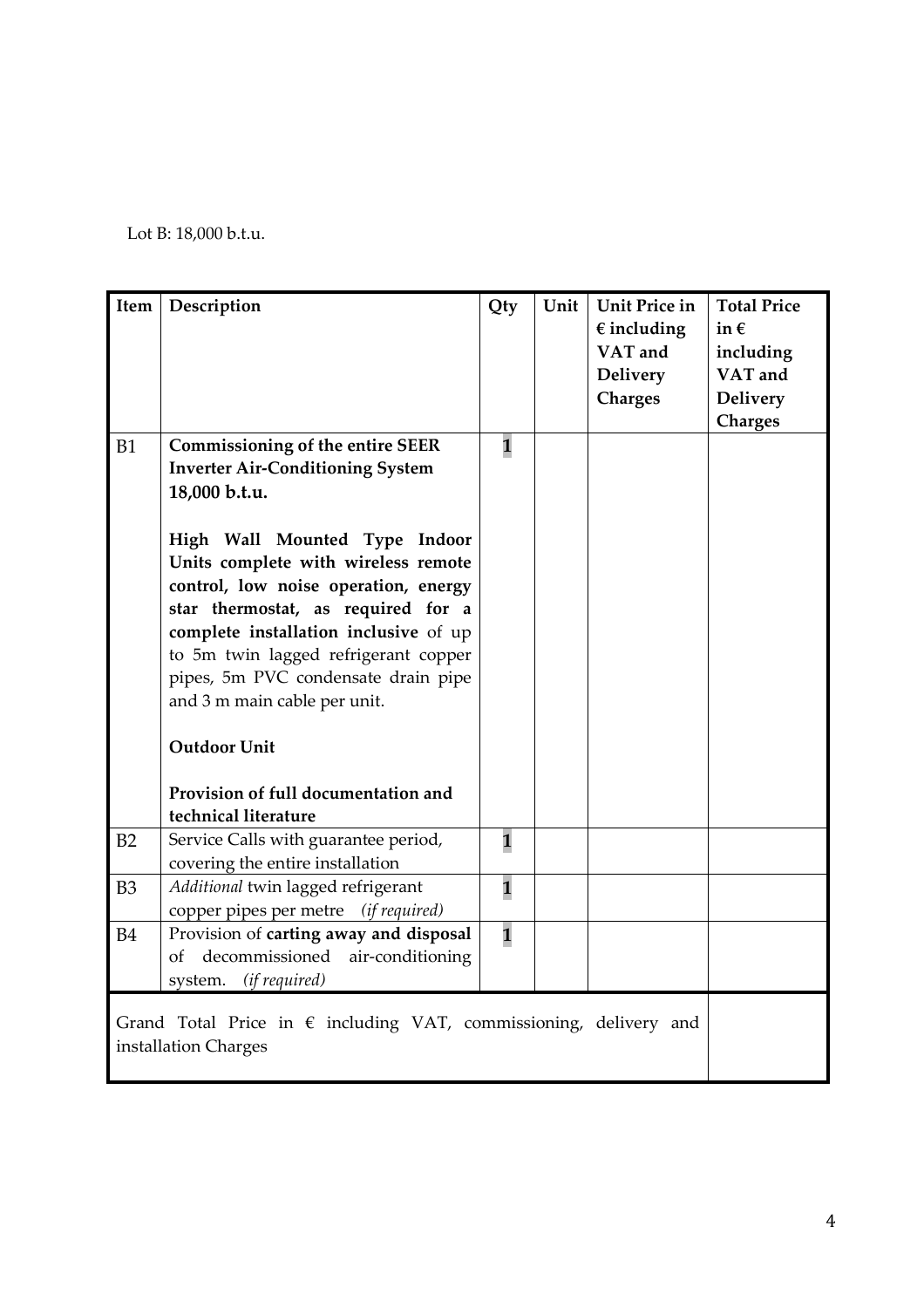| <b>Full Name of Company</b>        |  |
|------------------------------------|--|
| <b>Address of Company</b>          |  |
|                                    |  |
|                                    |  |
| <b>Full Name of Contact person</b> |  |
| representing the Company           |  |
| Designation of contact person      |  |
| Contact Telephone Number           |  |
| Mobile Number                      |  |
| Fax Number                         |  |
| <b>Quotation Date</b>              |  |
| VAT Number                         |  |
| Estimate of delivery period        |  |

Literature, Drawings, Digital Images and / or technical data are attached with this offer.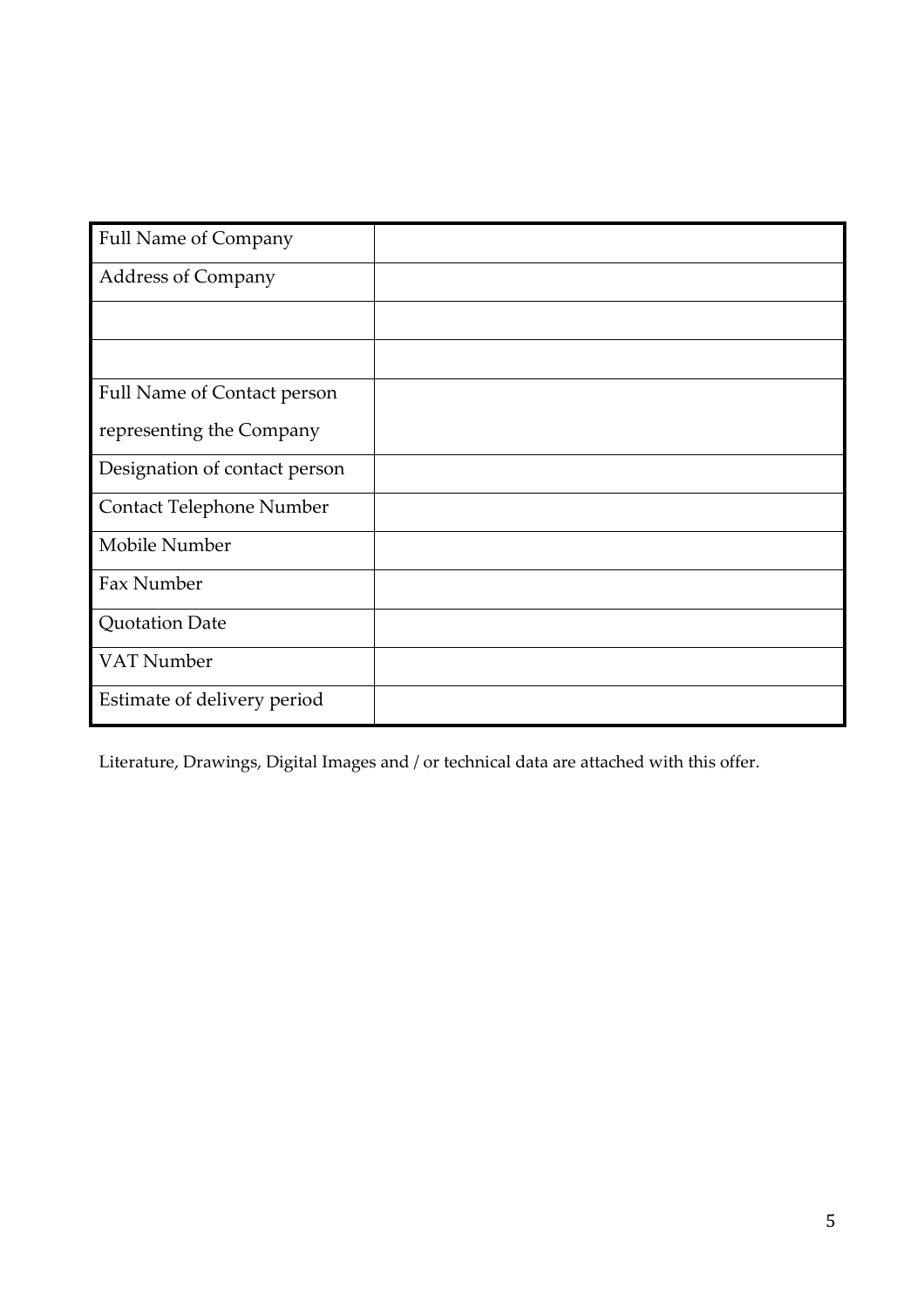#### **Section C: Instructions to tenderers**

- 1. You are kindly requested to submit your quote/s for **all** the above item/s.
- 2. All quotations should include the following information:
	- Full name of company,
	- Address of Company,
	- Full name of contact person,
	- Contact Telephone Number / Mobile Number & Fax Number,
	- Email Address,
	- VAT number,
	- Quotation Date,
	- Literature, Drawings, Digital Images and / or technical data of item being quoted,
	- Estimate of delivery period.
- 3. Quotes must be provided in Word, Excel, pdf or jpg formats. Other formats will NOT be considered.
- 4. Quotes must be valid for a minimum of 90 days.
- 5. **Since this call is a limited period contract, the awarded contract shall be valid for two (2) years or up to the maximum of €6,000 excluding VAT whichever comes first.**
- 6. The Ministry may, after giving the Contractor seven days' notice, terminate the contract in any of the following cases:
	- a) the Contractor fails to effect delivery in whole or in part, within two weeks from the expiration of the period stipulated in the contract without the previous permission of the Ministry;
	- b) the Contractor fails to comply within a reasonable time with a notice given by the Project Manager requiring him to make good any neglect or failure to perform his obligations under the contract which seriously affects the proper and timely performance of the works;
	- c) the Contractor, following another procurement procedure or grant award procedure financed by the Community budget, has been declared to be in serious breach of contract for failure to perform its contractual obligations;
	- d) any organizational modification occurs involving a change in the legal personality, nature or control of the Contractor, unless such modification is recorded in an addendum to the contract.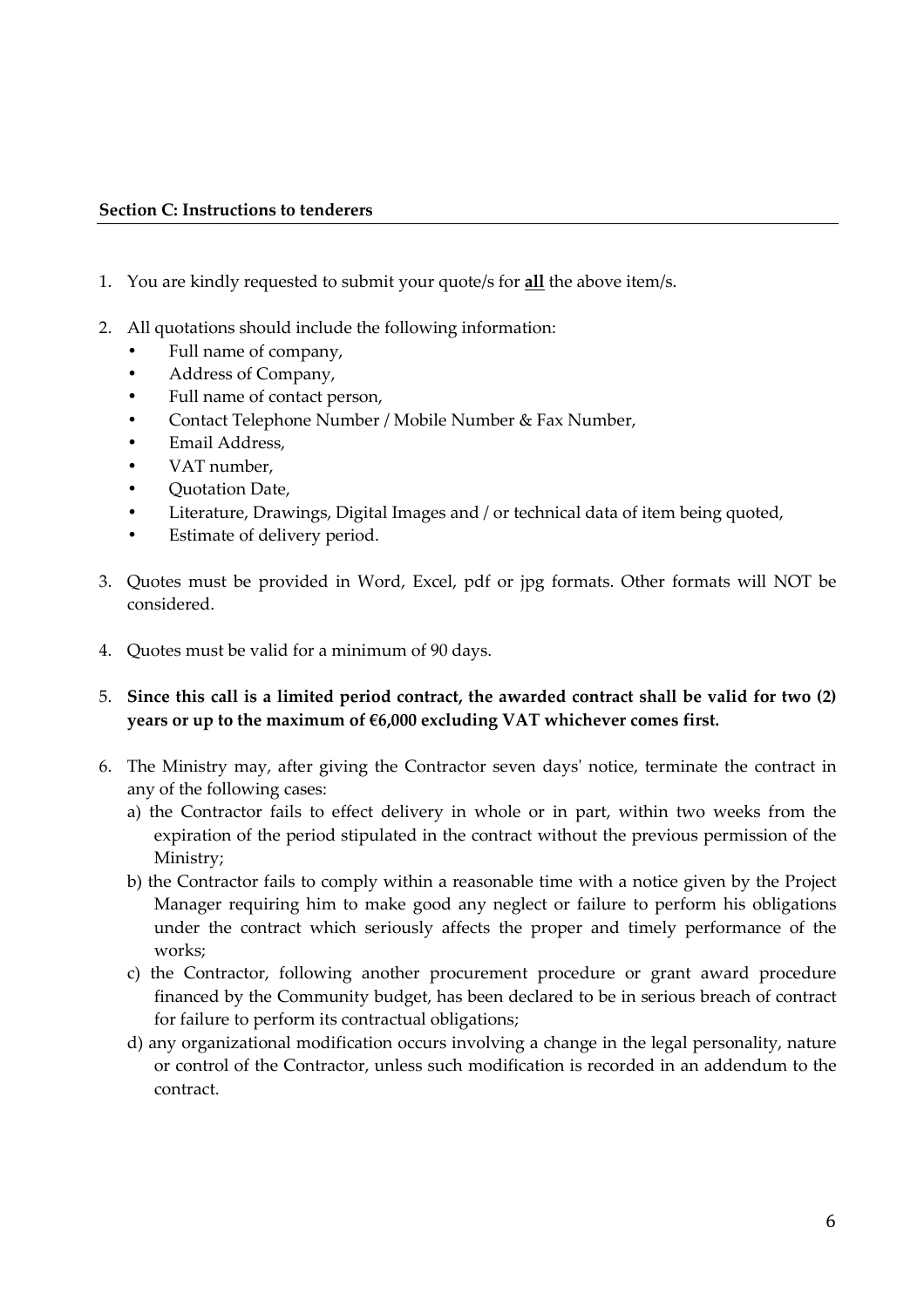### 7. **Delivery costs must be included in all received quotes.**

- Prices are to include delivery costs. The Bidder is advised to contact Valletta Local Council to familiarise self with any charges, permits and any other obligations that are to be borne by the contractor to effect delivery. The Contracting Authority shall not be charged with any other charges on delivery which were not reflected in the respective bid.
- If a crane or other machinery is to be used, reference is being made to this form which is to be filled in and submitted to the Local Council. For further information kindly contact local council on 21234141 or 21251397. http://www.snapadministration.com/snapdatafiles/files/CityOfValletta/633 823159651745000.pdf
- 8. **In the event of the award, a site visit is mandatory without any commitment on behalf of the government in the presence of MFA personnel.** The site visit is being requested in order to discuss the commissioning, delivery and installation conditions for each job request.
- 9. The Government reserves the right to:
	- impose Penalties if items are not delivered within the time stipulated in the quote submitted by the awarded tenderer, which must never **exceed 2 weeks** from date of order;
	- purchase a quantity of items on behalf of the awarded tenderer if the awarded tenderer fails to deliver the items within the time stipulated in the quote submitted by the same tenderer, which must never **exceed 2 weeks** from date of order.
- 10. Clarifications can be sought up to  $21<sup>st</sup>$  October 2014 at 10:00 hrs. Clarification are to be requested by sending an email to **procurement.mfa@gov.mt**
- 11. Quotations should be in Euro currency. Tenderers must quote all components of the price inclusive of taxes, customs and import duties and any discounts. The financial offer will be considered as the total financial cost to the contracting authority including any VAT that may have to be paid not through the winning tenderer. Except as may otherwise be provided for in the contract, no payment will be made for items which have not been costed.
- 12. All Suppliers/contractors are advised to bid their rates and prices on the appropriate Schedule of Rates provided at Clause 2 above. No offers are accepted if they are found not in accordance with or deviate from the original Schedule of Rates provided with this.
- 13. If the tenderer offers a discount, the discount must be absorbed in the rates of the Bill of Quantities/Financial Statement. The prices for the contract must include all of the works to be provided.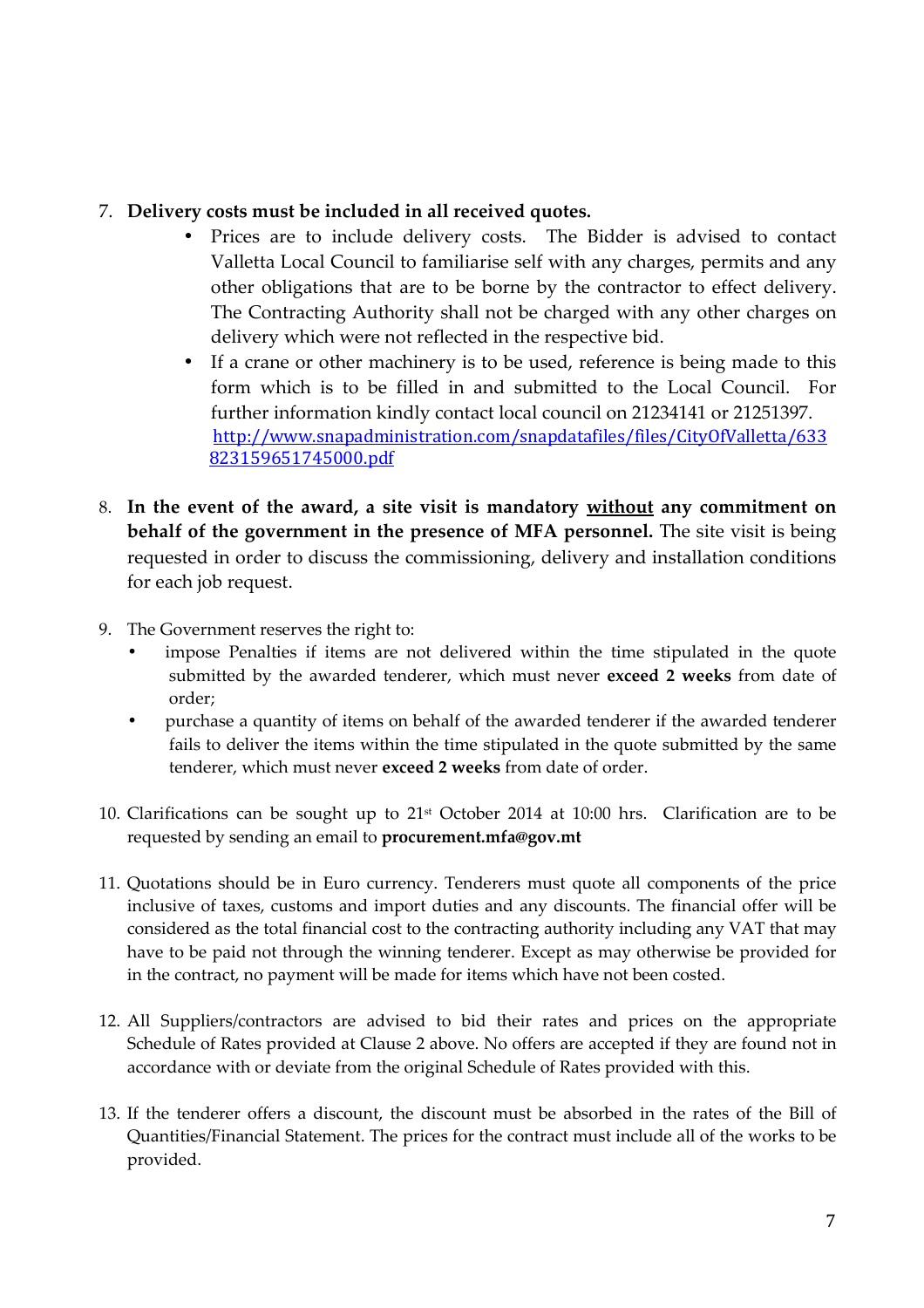- 14. The prices quoted are fixed and not subject to revision or escalation in costs.
- 15. Tenderers are requested to be guided the following guidelines related to CE markings in line with Maltese and EU Legislations:
	- Tenderers must conform with CE standards and any applicable local legislations and thus, shall be bound to submit the Declaration of Conformity upon request. (where applicable);
	- Quoted Item is to include CE mark wording, basic compliance requirements and certifications on specifications. The CE mark is to be present on the outer pack, instructions leaflet, and where possible, on the product itself. The CE-mark must be in a specific format as shown in Figure 1. No other marks will be considered acceptable. (where applicable)



- Quoted Item is to display relevant information and warnings as specified in Annex 1 Section 13 of Directive 93/42/EEC. (where applicable)
- 16. Quotations, specifications and manuals must be in English or Maltese. Tenderers submitting information, specifications and manuals in other languages only will be automatically disqualified. (where applicable).
- 17. Items offered that do not conform to specifications will not be considered.
- 18. Tender will be awarded to the cheapest specifications compliant offer. The totals of the two types of air conditioning (18,000 and 12,000 btu) will be added together at the ratio of 5 is to 1 respectively. For e.g. if an 18,000 b.t.u. air-conditioner costs  $\epsilon$ 500 and a 12,000 b.t.u. airconditioner costs €400, the weighted total cost would be €2900 for comparison purposes only. For variable prices quoted in this schedule, i.e. items A3 and B3, for evaluation purposes it will be considered at unitary rate (i.e. 1 metre). However when placing an order, the amount being ordered will reflect the amount actually needed of the supply. Items marked as 'if required' will only be ordered if they are needed by the Ministry.
- 19. Quotation can be submitted either by email on **procurement.mfa@gov.mt** or delivered by hand, and deposited in the Tender Box found at the **Corporate Services Directorate, Ministry for Foreign Affairs, Level 4, 331, Allied House, St Paul Street, Valletta.** Opening hours of the Financial Management Directorate are from Monday to Friday between 8.00 am and 12.00 pm only. Offers received via E-mail will be inserted in a sealed envelope and posted in the respective tender box.